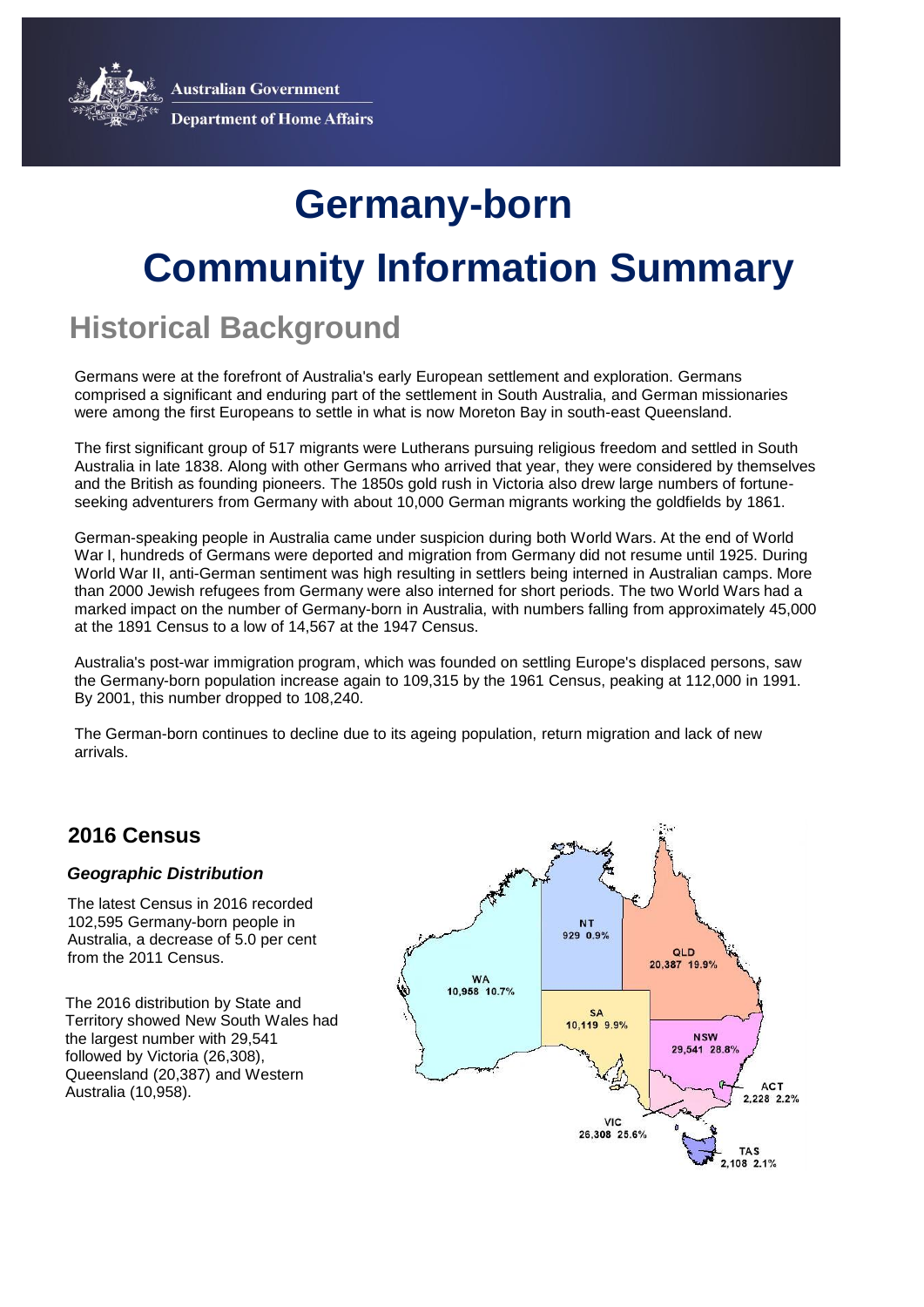#### *Age and Sex*

The median age of the Germany-born in 2016 was 65 years compared with 44 years for all overseas-born and 38 years for the total Australian population.

The age distribution showed 2.0 per cent were aged 0-14 years, 4.3 per cent were 15-24 years, 17.6 per cent were 25-44 years, 25.2 per cent were 45-64 years and 50.8 per cent were 65 years and over.

Of the Germany-born in Australia, there were 48,271 males (47.1 per cent) and 54,324 females (52.9 per cent). The sex ratio was 89 males per 100 females.



#### *Ancestry*

In the 2016 Census, the top ancestry responses\* that Germany-born people reported were German (79,464), Polish (8,575) and English (5,581).

In the 2016 Census, Australians reported over 300 different ancestries. Of the total ancestry responses\* 982,226 responses were towards German ancestry.

\* At the 2016 Census up to two responses per person were allowed for the Ancestry question, therefore there can be more responses than total persons.



The main languages spoken at home by Germany-born people in Australia were English (55,164), German (39,641) and Polish (1,462).

Of the 47,020 Germany-born who spoke a language other than English at home, 96.8 per cent spoke English very well or well, and 2.2 per cent spoke English not well or not at all.



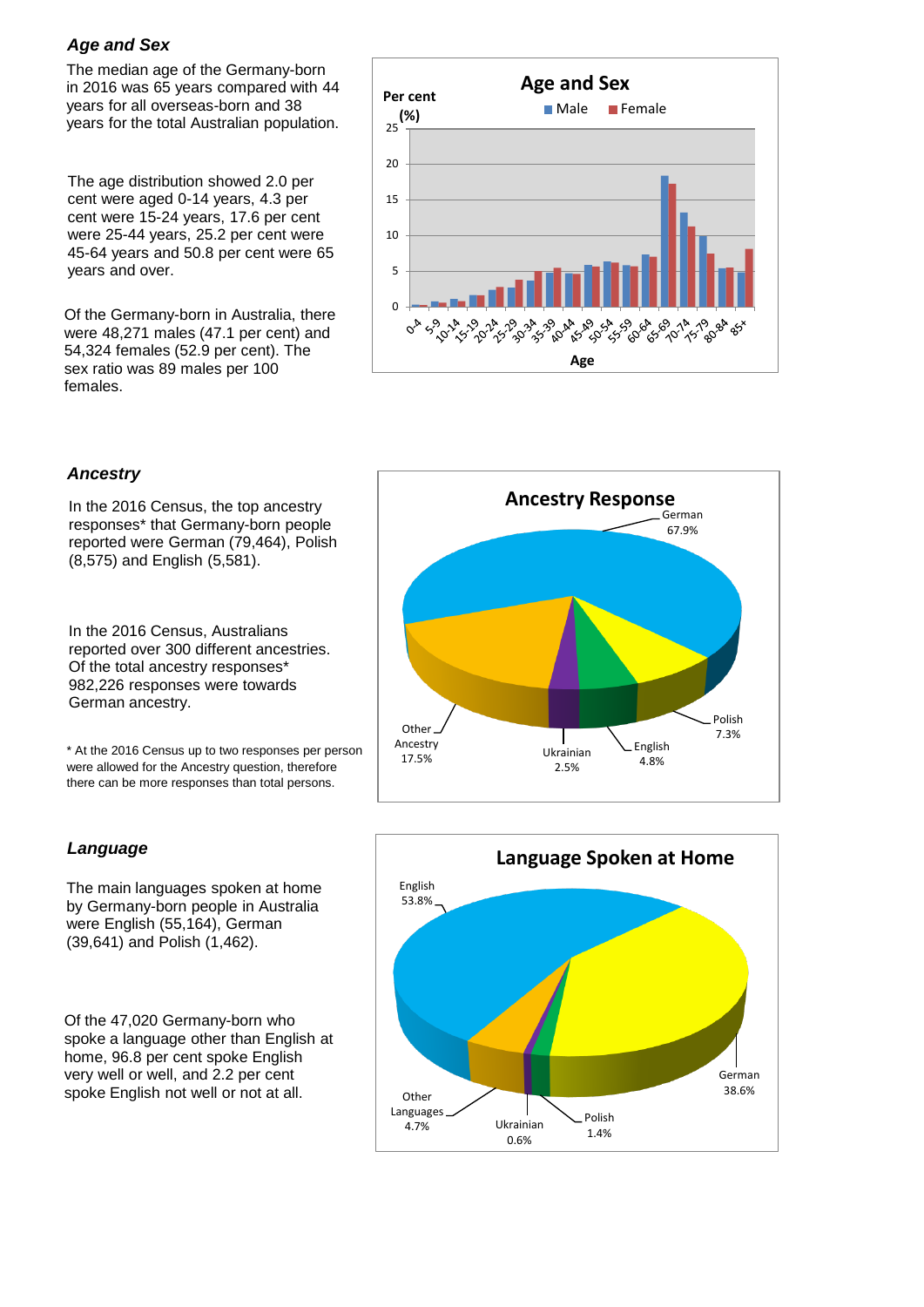#### *Religion*

At the 2016 Census the major religious affiliations amongst Germany-born were Catholic (27,015), Lutheran (15,109) and Anglican (5,544).

Of the Germany-born, 32.4 per cent stated 'No Religion' which was higher than that of the total Australian population (29.6 per cent), and 5.6 per cent did not state a religion.



#### *Arrival*

Compared to 61.8 per cent of the total overseas-born population, 82.3 per cent of the Germany-born people in Australia arrived in Australia prior to 2007.

Among the total Germany-born in Australia at the 2016 Census, 7.4 per cent arrived between 2007 and 2011 and 7.0 per cent arrived between 2012 and 2016.



#### *Median Income*

At the time of the 2016 Census, the median Individual Weekly Income for the Germany-born in Australia aged 15 years and over was \$534, compared with \$615 for all overseas-born and \$688 for all Australian-born.

The total Australian population aged 15 and over had a median Individual Weekly Income of \$662.